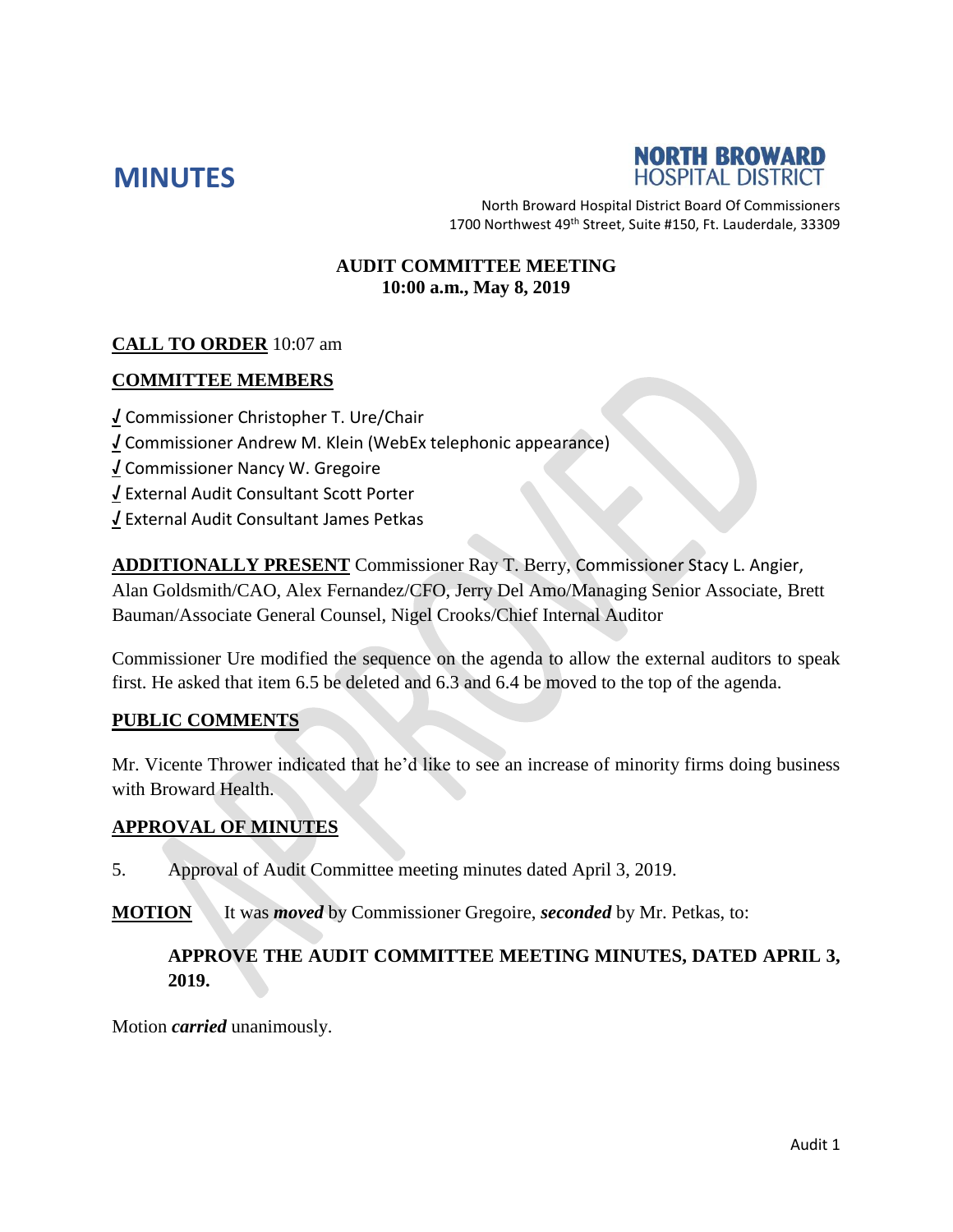# **MINUTES**



North Broward Hospital District Board Of Commissioners 1700 Northwest 49<sup>th</sup> Street, Suite #150, Ft. Lauderdale, 33309

#### **TOPIC OF DISCUSSION**

6.3. External Auditor contract review and acceptance

**MOTION** It was *moved* by Mr. Porter, *seconded* Commissioner Gregoire, to:

# **APPROVE THE EXTENSION OF CURRENT EXTERNAL AUDITOR, WARREN AVERETT, AGREEMENT FOR AN ADDITIONAL THREE (3) YEARS SUBJECT TO RECEIPT OF IN-HOUSE COUNSEL'S MEMO.**

Motion *carried* unanimously**.**

6.4. External Auditor overview for 2019 for audit engagement

Mr. Phillip Grice introduced himself and Wayne Dunn with Warren Averett and briefly described their audit approach and timeline. Mr. Grice took questions from the committee members.

6.1. Review and select Request for Proposal (RFP) for Internal Audit Department

- 6.2. Summary of Request of Professional Services received
	- o AMP Expert Solutions, LLC
	- o Baker Tilly Virchow Krause, LLP
	- o Plante Moran Audit, Tax, Consulting, Wealth Management
	- o Protiviti Internal Audit, Risk, Business & Technology Consulting

**MOTION** It was *moved* by Mr. Petkas, *seconded* by Commissioner Gregoire to:

# **INVITE THE FINAL THREE AUDITING FIRMS, AMP, BAKER TILLY AND PROTIVITI, TO BE INTERVIEWED AT THE NEXT AUDIT COMMITTEE MEETING.**

Motion *carried* unanimously.

Instructions were given to staff related to the external audit interview and presentation process.

#### **ADJOURNMENT** 11:37 am